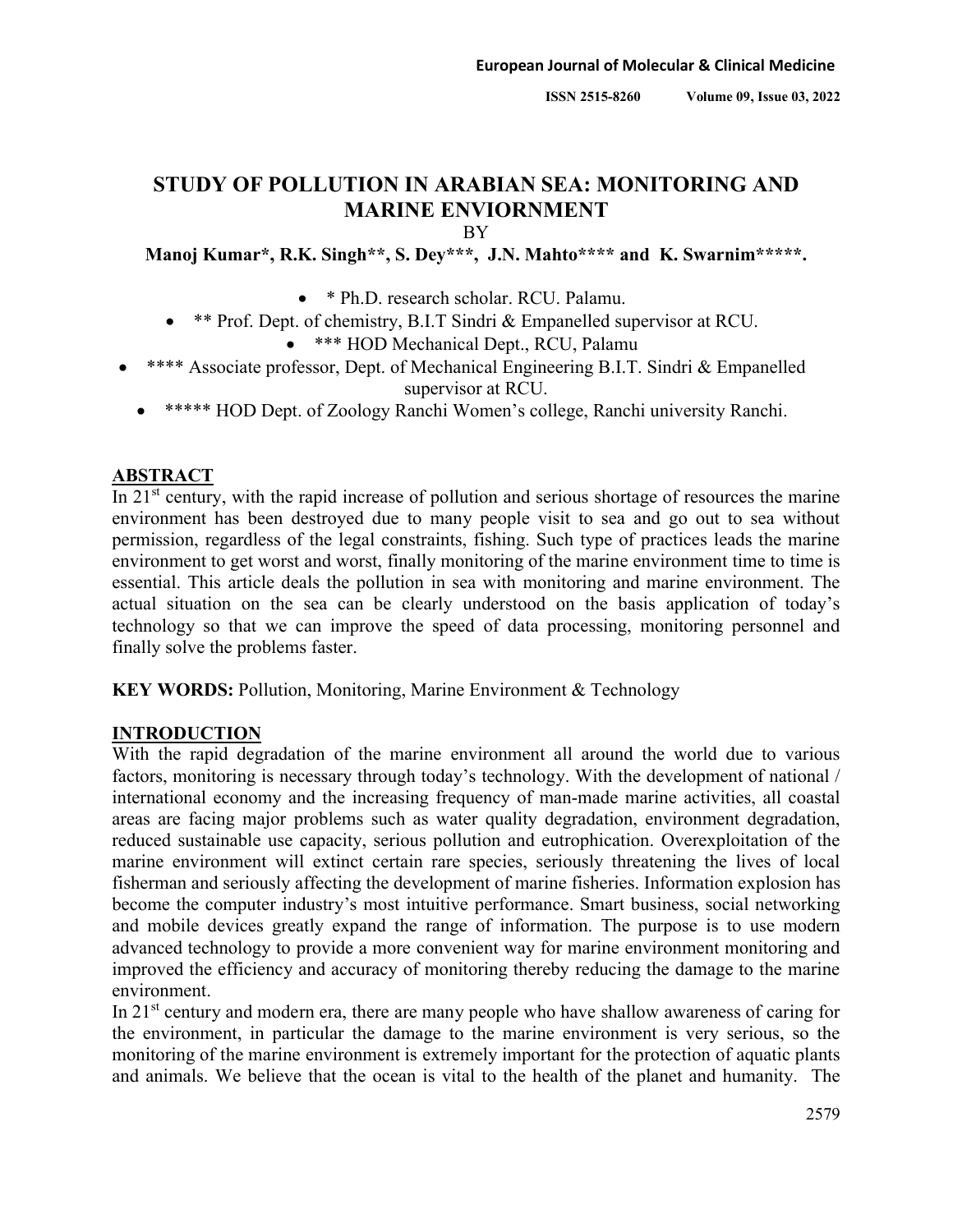marine Eco-system should be protected from pollution factors through continuous monitoring; this monitoring method should be as green as possible, that is, based on sensors made from biocompatible and easily handled raw materials. The main approach to laid the foundation after the future development of marine environmental bio-sensors based in sea urchin cells cultured on nanoporous alumina. Bio-chemical characterization was performed to examine the cholinergic system path-ways by exposure to daylight induced serotonin auto fluorescence and the expression and function of neuroactive molecules.

#### **REVIEW OF LITERATURE**

Marine environment is highly valuable as they host environments are productive ecosystem. These ecosystems provide important goods (i.e., consumable fish, water and raw materials) and services (i.e., tourism, food and pollution control, transportation) for humans. Marine pollution has the potential to affect human health, marine organisms and water quality etc. Marine ecosystems are currently highly greathearted because of marine pollution. Human activities are responsible for a major decline of the world's biological diversity, and the problem is so critical that combined human impacts could be accelerated present extinction rate f to 1000 -10,000 times the natural rate.

The Arabian Sea is one of the most productive regions in the world and is characterized by strong seasonal oscillations in biological production . In summer, the strong southwest monsoon causes intense up-welling in the western Arabian Sea, while in winter surface cooling in the north results in enhanced vertical mixing. In both the above cases the photic zone gets nutrients from below which results in high productivity, i.e. phytoplankton fixes carbon through photosynthesis. The Arabian Sea also has a global significance; the increased production in the above two seasons leads to the formation of oxygen minimum zone (at depths of 150–1000 m) where denitrification takes place, in the northern part of Arabian Sea. Emission of N2O as a result of denitrification, which is a potent greenhouse gas, is a cause of concern and has significant implication to the global warming.

Environmental contamination is not an amoral phenomenon; rather it is the inevitable consequence of the process of development. Pollutants can be native or natural which are not caused by man, genera ted by man but not created by him, and synthetic pollutants wholly created by man (Johnston, 1976). In relation to the equator, the Indian Ocean has an asymetric shape largely due to the presence of the Asian continent. This results in this ocean being separated from the deep-reaching vertical convection areas of the northern hemisphere. Such anasymmetric configuration leads to a weak circulation and poor' renewal at depths of the Northern Indian Ocean (Dietrich 1973).

The Indian ocean occupies an area of 74.92 x 106 km2 including the marginal seas (Dietrich 1963). Its average depth is 3873 m. It is a huge sea area ranging from Eastern Africa to Western Australia and bordered on the North by the Asian subcontinent. The area between 25° N and 30° S latitude and between 40° E and 98° E longitude has been considered for this review.

During the Indian JGOFS, the Arabian Sea was studied in detail – the biological and chemical properties of the ocean and the physical forcing responsible for the same. However, these studies were limited to a seasonal time span. There is still not much detail about the inter-annual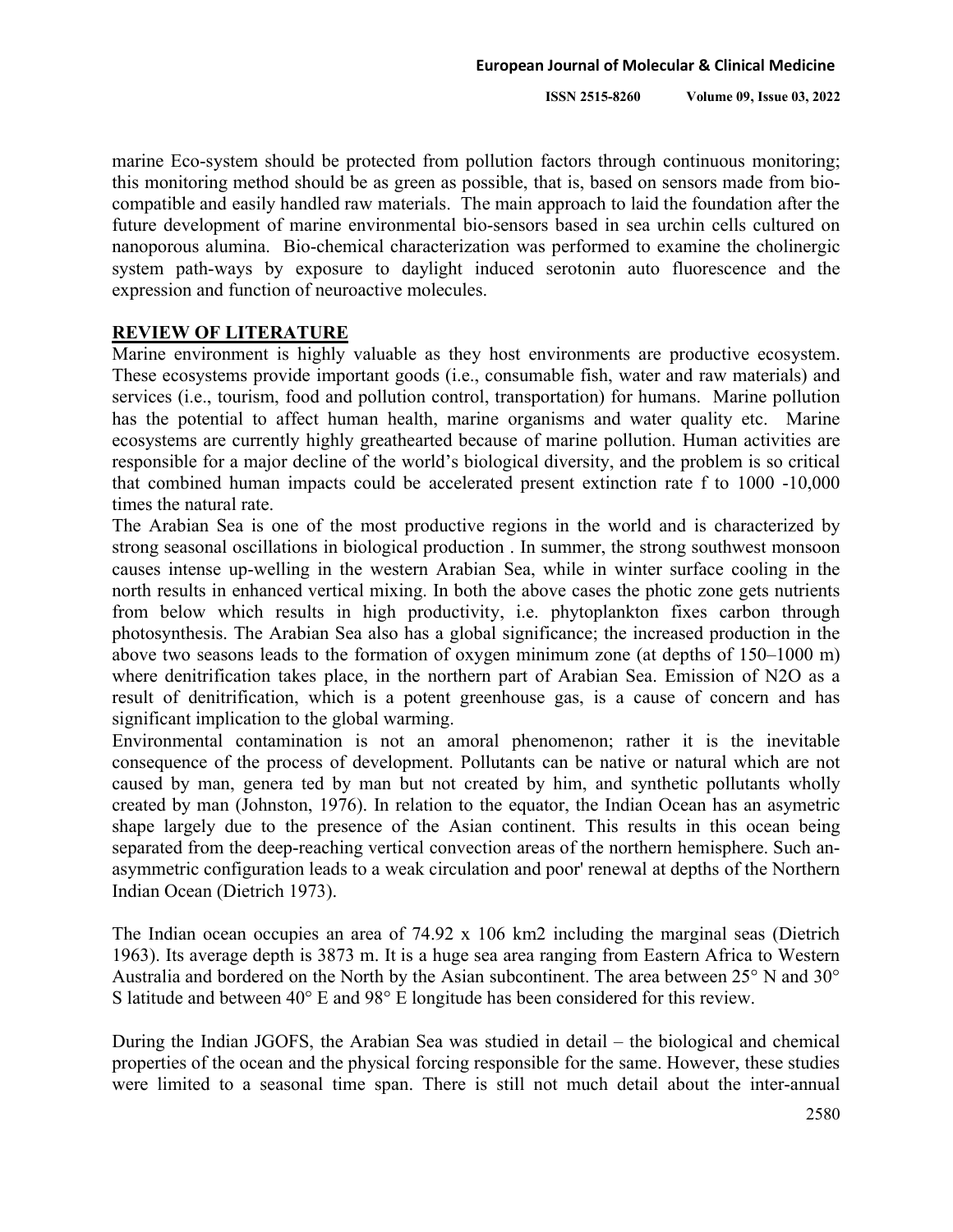**ISSN 2515-8260 Volume 09, Issue 03, 2022**

variability in terms of biological properties. The only possible way to monitor the variation in biological properties of the ocean on a larger spatial scale is by remote sensing, a method of collecting information about the constituents of water using optical signals in the visible range. It is well established that the concentration of phytoplankton influences the colour of the ocean water. Chlorophyll *a* (Chl *a*), which is the main photosynthetic constituent in the phytoplankton, absorbs more in blue than in green; as the concentration of phytoplankton increases, the backscattered light progressively shifts towards the green. This property is successfully used to derive the Chl *a* concentration with the help of a satellite. Phytoplankton and sunlight are the fundamental requirements for primary production in the oceans. In the tropics, where variation in sunlight is not significant on an inter-annual scale, variation in chlorophyll concentration can indicate variation in primary production. Satellite ocean colour data provide the spatial and temporal variations in phytoplankton biomass and hence in the primary production on a larger scale. Since the launch of SeaWiFS (sea-viewing wide field of view sensor) in August 1997, global ocean colour data are available to the science community on a regular basis.

1. Gregg *et* Smith, S. L., Understanding the Arabian Sea: Reflections on the 1994–1996 Arabian Sea expedition. *Deep-Sea Res. II*, 2001, **48**, 1385–1402.

*al*. were the first to report an increase in the primary production of northern Indian Ocean (which includes both the Arabian Sea and the Bay of Bengal). This was confirmed by Goes *et al.*. They used satellite data to show that summer productivity in the western Arabian Sea (47°–55°E) and 5°S to 10°N; 52°–57°E and 5°S to 10°N) has been increasing, and proposed the cause to be the warming of the Eurasian land mass – the melting of the Himalayan snow cover in the recent past due to global warming resulted in enhancement of the land–sea contrast in summer temperature, thus enhancing monsoon winds. Notably this attribution was not made by Gregg *et al.*.

## **ANALYSIS OF POLLUTION IN SEA**

Sea water turbidity caused by marine pollution will seriously affect the photosynthesis of sea plants (phytoplankton and algae), thus affecting the productivity of the sea the fish are also harmful. Heavy metals and toxic organic compounds and other toxic substances accumulate in the sea, and through the enrichment of marine life, marine animals and other animals to feed poisoning. Sea water hypoxia can cause marine life death. Oil will make economic fish, shellfish and other sea food produce has oil smell, adult fish, shellfish in the long-term living in the polluted sea water in the accumulation of certain harmful substances, when we eat them, it will harm the human health. Because of organic matter and nitrogen and phosphorous pollution, some algae plankton inseam water can multiply quickly and rapidly. Different algae have different colors, which cause red, pink and green colors, which are called red tide. The red tide caused by sea water hypoxia.Will make a large number of fish, shellfish and often marine animals due to lack of oxygen and suffocation. Oceans as an important part of human life, its charges will directly or indirectly affect human life. Sea pollution will have a great impact on human life.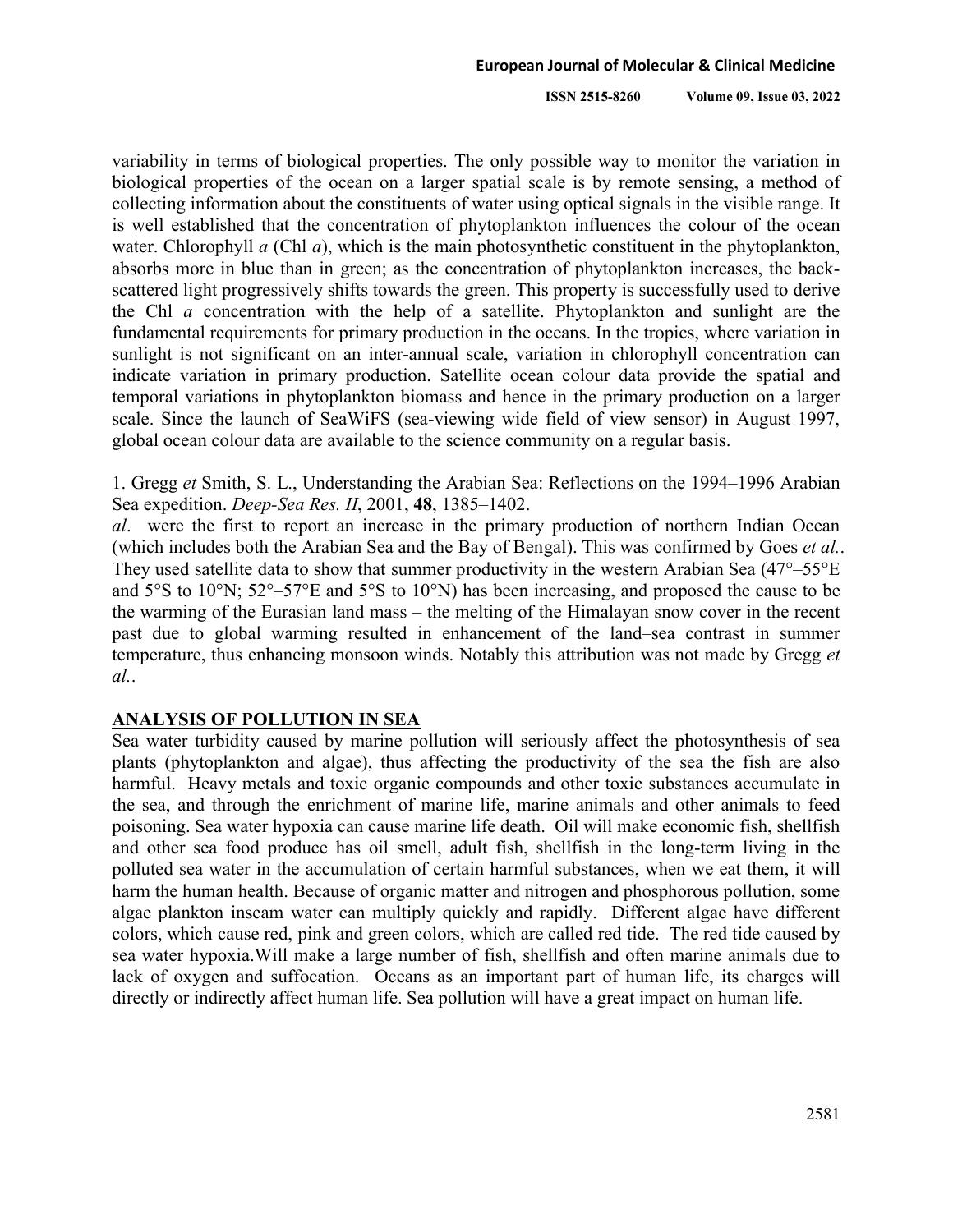## **European Journal of Molecular & Clinical Medicine**

**ISSN 2515-8260 Volume 09, Issue 03, 2022**

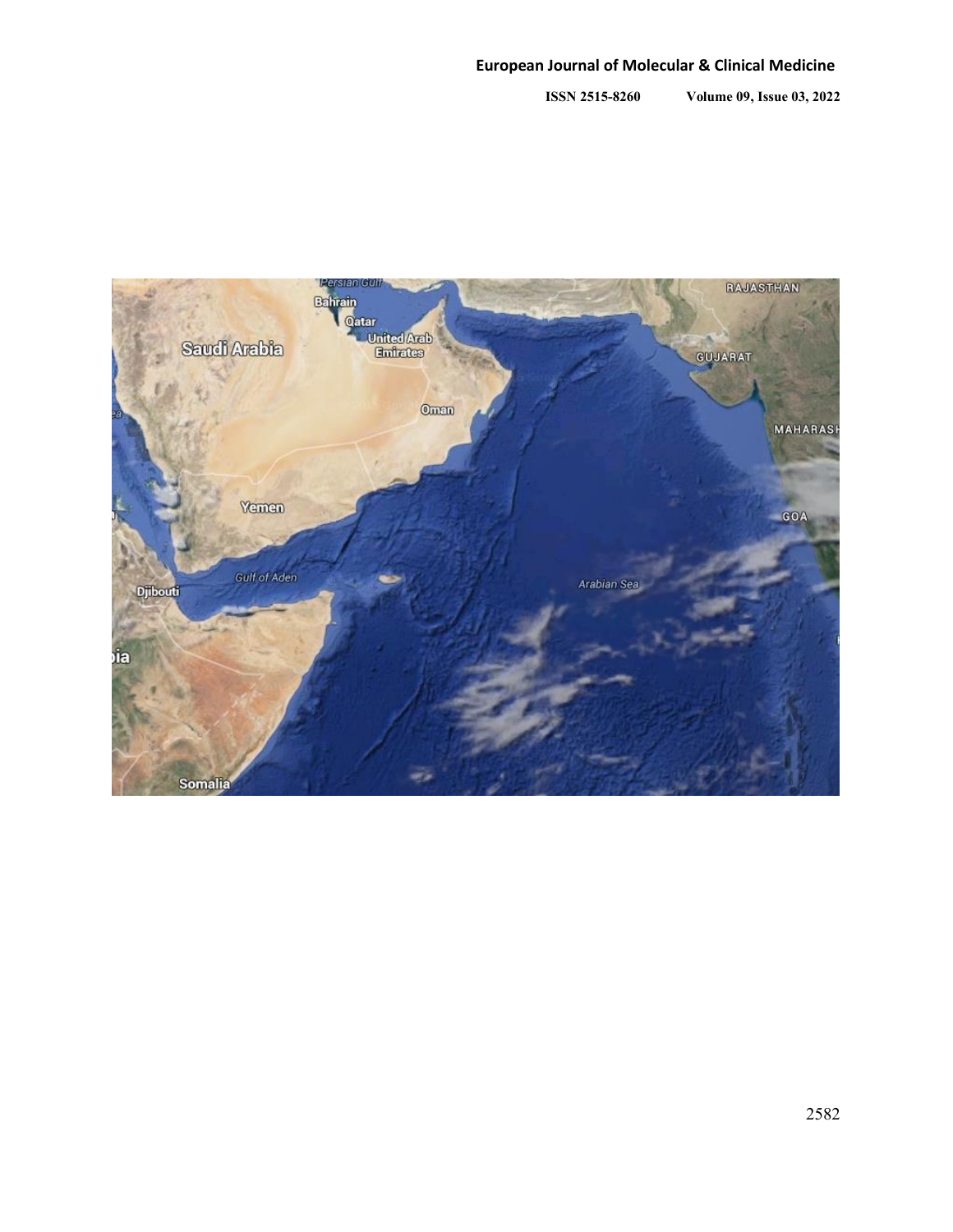#### **European Journal of Molecular & Clinical Medicine**

**ISSN 2515-8260 Volume 09, Issue 03, 2022**



## **CAUSES OF SEA POLLUTION**

# **1. Sea pollution caused by ships**

Because of its low cost and the advantages of large cargo volume, ship transportation has become the most important transportation's mode. With the great development of industrial technology and rapid population growth the volume of sea freight has increased Significantly years by year, and the tonnage and size of ships have been increasing. But with the emergence of sea pollution problems are becoming more serious. Ship in the course of the operation, it is inevitable to introduce some pollutants into the ocean, causing sea pollution.

#### **2. Oil Pollution caused by ship transportation**

The oil pollution caused by ship transport mainly induces two categories: The first is the pollution caused by normal navigation, keg. Cabin bilge water, oil tanker ballast water, washing water and so on. The second category is due to shipping accidents, e.g. Oil spill, among all types of sea pollution, oil pollution should be said that the most serious.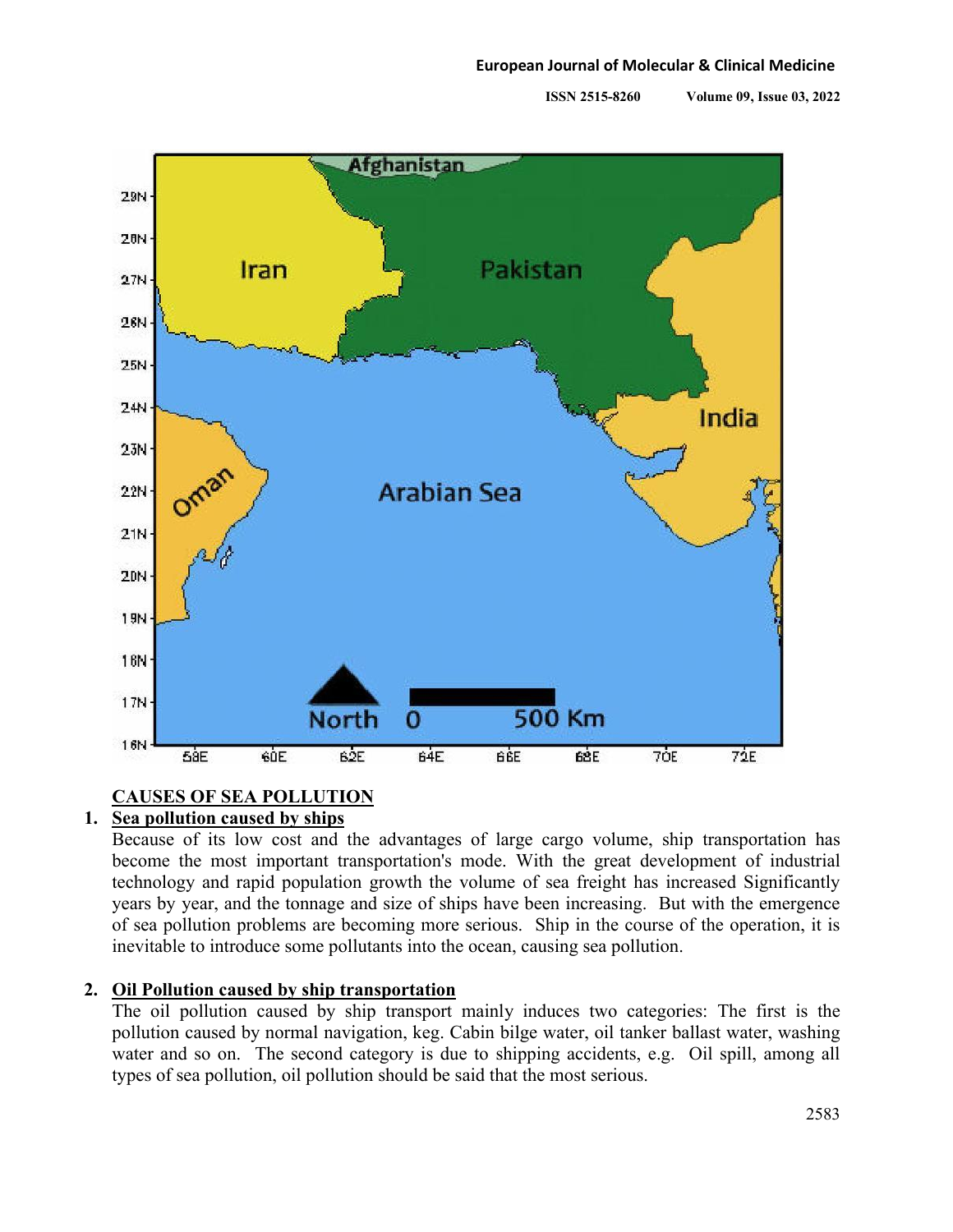Oceans are dangerously affected by oil pollution, where term oil refers to crude petroleum or refined petroleum products. Oil pollution is an inevitable consequence of the dependence of a rapidly growing population on oil-based technology.

Accidental oil spills during transportation of huge quantities is a rare occurring, but its impact can be equated to that of an atomic explosion. Since 1901 up-to-date 71 oil spills of magnitude over 10,000 tones have taken place. Moreover, oil originating from the ballast, bilge and cooling water of the tankers are the main sources of oil contamination in the Indian Ocean. Due to rapid industrialization domestic and industrial effluent is also contributing significant towards the marine oil pollution. Oil pollution has both short-term and long term effects. Short term effects include:

- Acute toxicity
- Asphyxiation and covering of avifauna benthic fauna
- Dissolved oxygen reduction
- Reduction of light transmission in the sea
- ∑ Deposition of tarry lumps (the end-product of oil reaching the marine environment) on the beaches.

## **3. Harmful substances caused by sea pollution**

With the transport of dangerous chemicals increased ship, harmful substances caused by pollution is also growing. In general, this type of pollution includes: (a) Pollution caused by the transportation of liquid toxic substances in bulk and the other is due to the accident caused by the large number of toxic hazardous substances spill over. And loading and unloading operations in the drop, leakage and so on. (B) Packaging harmful substances caused by the pollution. When the emergency abandonment of the goods will also cause serious pollution in sea

## **4. Pollution from domestic sewage and garbage**

Ship sewage usually is the excreta from daily, such as toilet discharge, medical room discharge, the activities of the premises of the discharge material. Ship waste is mainly solid waste, such as a variety of daily necessities, food and work supplies. As the sewage water containing bacteria, viruses and various eutrophication substances, resulting in emission of sea water after the pollution and plastic difficult to degrade.

#### **RESULT AND DISCUSSION**

Data of Tanker routs from middle east to Japan and Bombay High oil ring (BH) in the Arabian Sea location wise. **Table No. 1**

| 1 adie iyo. 1   |         |            |      |        |        |        |
|-----------------|---------|------------|------|--------|--------|--------|
| <b>Stations</b> | Alkanes |            |      |        |        |        |
|                 | Pr/Ph   | <b>CPI</b> | L/H  | C17/18 | C17/Ph | C18/Ph |
| Stations 1      | 0.75    | 1.10       | 3.91 | 0.87   | 1.57   | 1.37   |
| Stations 2      | 0.72    | 1.10       | 0.83 | 0.75   | 1.16   | 1.12   |
| Stations 3      | 0.75    | l.09       | 0.91 | 0.81   | 1.13   | 1.05   |
| Stations 4      | 0.80    | 1.07       | 0.90 | 0.82   | 1.05   | 1.04   |
| Stations 5      | 0.72    | .10        | 0.92 | 0.75   | 1.13   | 1.09   |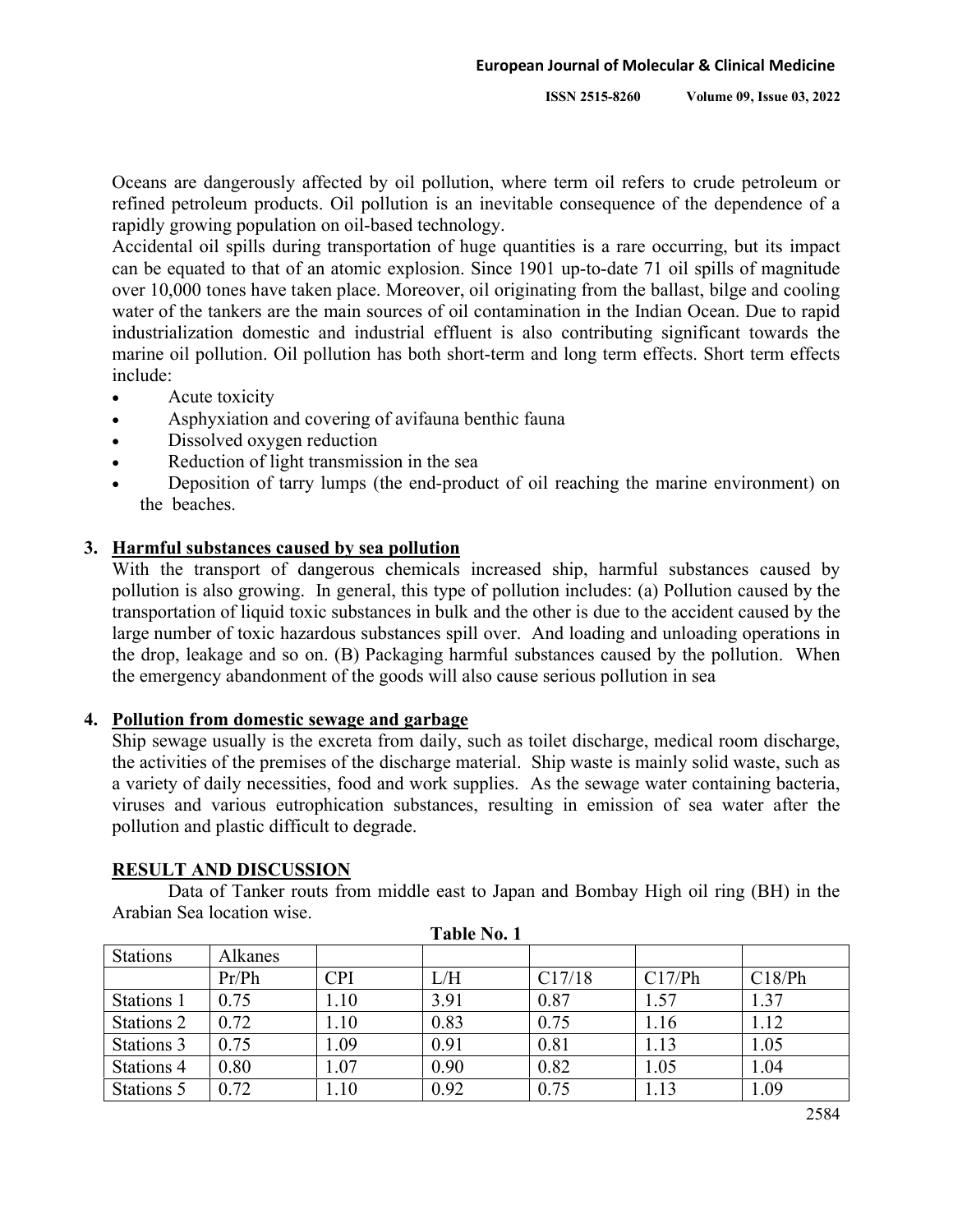## **European Journal of Molecular & Clinical Medicine**

**ISSN 2515-8260 Volume 09, Issue 03, 2022**

| $\sim$<br>10ns                                 | $\overline{\phantom{0}}$<br>7<br>v. | .<br>--               | 0.69                                                                                                                   | $\sim$<br>v. 70 | 00<br>∩<br><u>v.ze</u>        | ۸۵.<br>$v \cdot z$                           |
|------------------------------------------------|-------------------------------------|-----------------------|------------------------------------------------------------------------------------------------------------------------|-----------------|-------------------------------|----------------------------------------------|
| $\overline{\phantom{a}}$<br>$\sim$<br>Stations | $\sim$ $\sim$<br>-<br>ر ب           | $\sim$ $\sim$<br>1.0J | $\overline{a}$<br>$\overline{\phantom{m}}\cdot\overline{\phantom{m}}\hspace{5pt}\cdot\overline{\phantom{m}}$<br>______ | 1.04            | $\Omega$<br>$\Omega$<br>V.J 1 | $\overline{\phantom{0}}$<br>∽<br>ں ں ک<br>__ |

| 1 AVIC 190. <i>4</i> |             |                    |           |  |  |  |  |
|----------------------|-------------|--------------------|-----------|--|--|--|--|
| <b>Stations</b>      | Triterpanes |                    |           |  |  |  |  |
|                      | C29/C30     | $\sum$ G1 – G5/C30 | Ocean/C30 |  |  |  |  |
| Stations 1           | 0.86        | 1.15               | 0.24      |  |  |  |  |
| Stations 2           |             |                    |           |  |  |  |  |
| Stations 3           | 0.57        | 1.41               | 0.33      |  |  |  |  |
| Stations 4           | $- -$       | --                 | 0.29      |  |  |  |  |
| Stations 5           | 0.98        | 1.25               | 0.27      |  |  |  |  |
| Stations 6           | 0.85        | 1.24               | 0.78      |  |  |  |  |
| Stations 7           | 0.69        | 0.87               | 0.04      |  |  |  |  |

#### **Table No. 2**

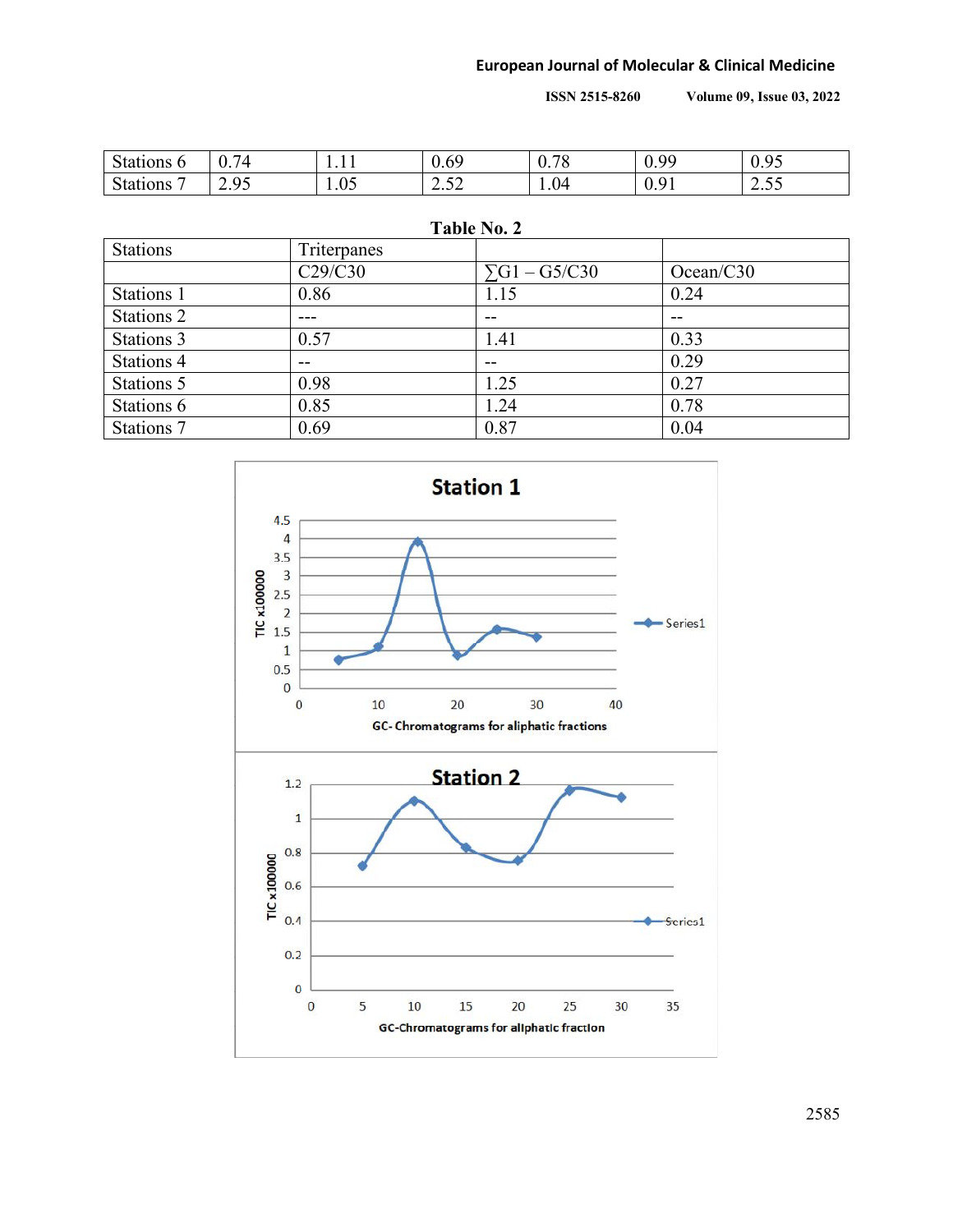**ISSN 2515-8260 Volume 09, Issue 03, 2022**

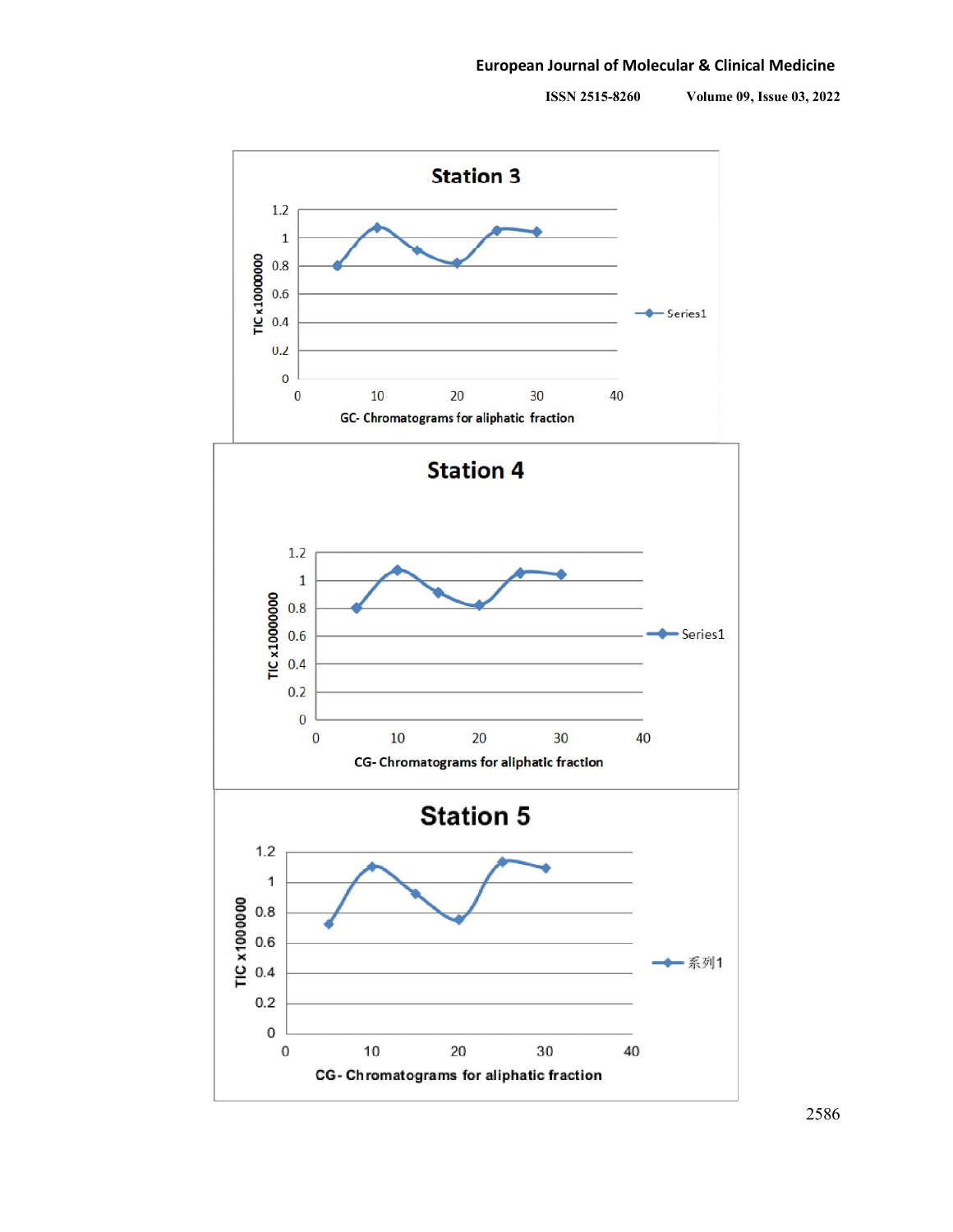**ISSN 2515-8260 Volume 09, Issue 03, 2022**





Several methods have been developed in the recent past to investigate the oil composition, weakening processes and the source. Ships and their product's using Ge/MS is the best method available today to identify the source. In the present study, we have taken seven representatives for both samples and one crude oil sample for specific target analyses including individual n-alkanes  $(C_{12} - C_{36})$ , is oprenoid hydrocarbons and their characterization of samples.

Based on the above analysis it is discussed that the tar balls that were deposited along the Goa Coast during the present study in 2019 to 2020.

#### **Marine Pollution Prevention Treaties and Convention**

At the international level, there have been a number of initiatives taken by the international community to address the marine pollution problem. The international instruments relating to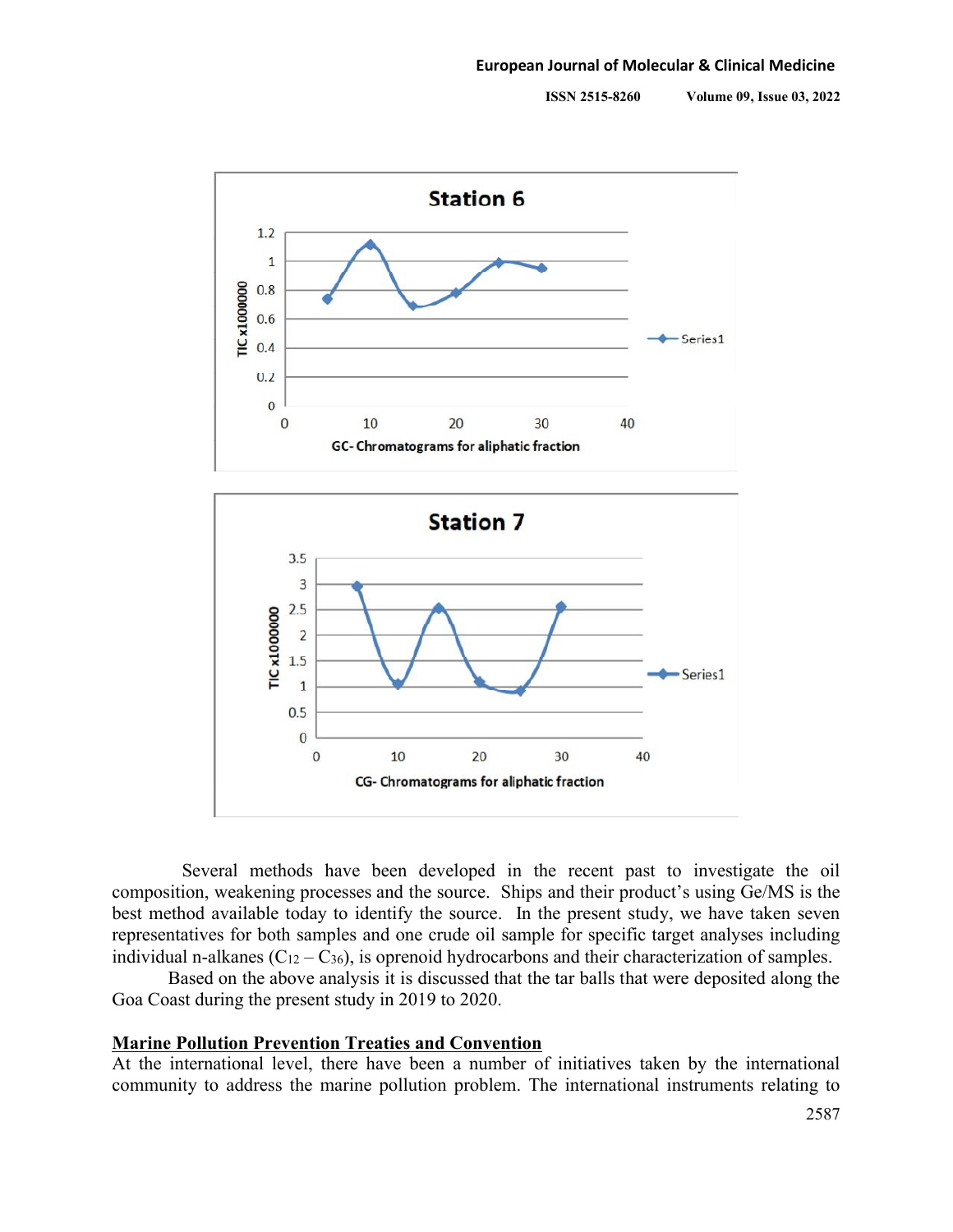marine pollution and signed by Indian Ocean countries are discussed briefly in chronological order below:

#### **1. The International Convention for the Prevention of Pollution of the Sea by Oil (1954)**:

The convention was first attempt to prevent pollution of the sea by oil tankers. It prohibited the discharge of oil or oil mixture by tankers within prohibited zones from the coastline.

## **2. The Geneva Convention on the High Seas (1958**):

The convention contains two Articles, i.e., Article 24 and 25 on marine pollution and through this Convention states were obliged to cooperate with the competent international organizations in taking measures to prevent the pollution. From among the South Asian countries, Nepal, Pakistan and Sri Lanka are parties to this Convention.

## **3. International Convention Relating to Intervention on the High Seas in Cases of Oil Pollution Casualties (1969)**:

It is a multilateral treaty which empowers the coastal states to take measures beyond the limits of their territorial sea in case of maritime casualty involving oil pollution from ships which may cause major harmful consequences.

## **4. The International Convention on Civil Liability for Oil Pollution Damage (1969):**

CLC creates a scheme of liability for oil pollution damage caused by oil tankers and further provides that the ship owner is strictly liable for oil pollution damage, without any need to prove negligence or fault except in certain circumstances, e.g. war and insurrection.

## **5. The Convention on the Prevention of Marine Pollution by the Dumping of Wastes and other Matter (1972)**:

It regulates the deliberate disposal of certain substances at sea, including oily wastes, dredging and land-generated wastes, excluding the oil pollution caused by normal operational discharges of ships and pollution caused by maritime casualties. Pakistan and Afghanistan are parties to this Convention.

## **CONCLUSIONS**

Ocean pollution is a global problem. It arises from multiple sources and crosses all the boundaries. It is the consequences of reckless, shortsighted, and unsustainable explorations of the earth's resources. It endangers marine ecosystems. The global ocean is teeming with undiscovered species and resources in vast under explore areas. Yet even as our dependence on healthy, functioning marine ecosystem grows, our knowledge about the ocean and its role in keeping earth's system in balance remains constrained.

## **REFERENCE**

.

1. Abd El-Wahab and Al-Rashed 2014, R.H. Abd El-Wahab, , A.R Al-Rashed, Conservation condition of Haloxylon salicornicum(Moq.) Bunge ex Boiss. in degraded desert habitats of northern Kuwait influence of disturbance intensity on plant diversity in coastal habitats view projects the conversation and sustainable use of medicina

2. Agurrie and Tabor ,2004, A.A. Agurrie , GaryM Tabor Introduction: Marine vertebrates as sentinels of marine ecosystem health EcoHealth, 1(2004), 10. 1007/s10393-004-0091-9 View PDFGoogle Scholar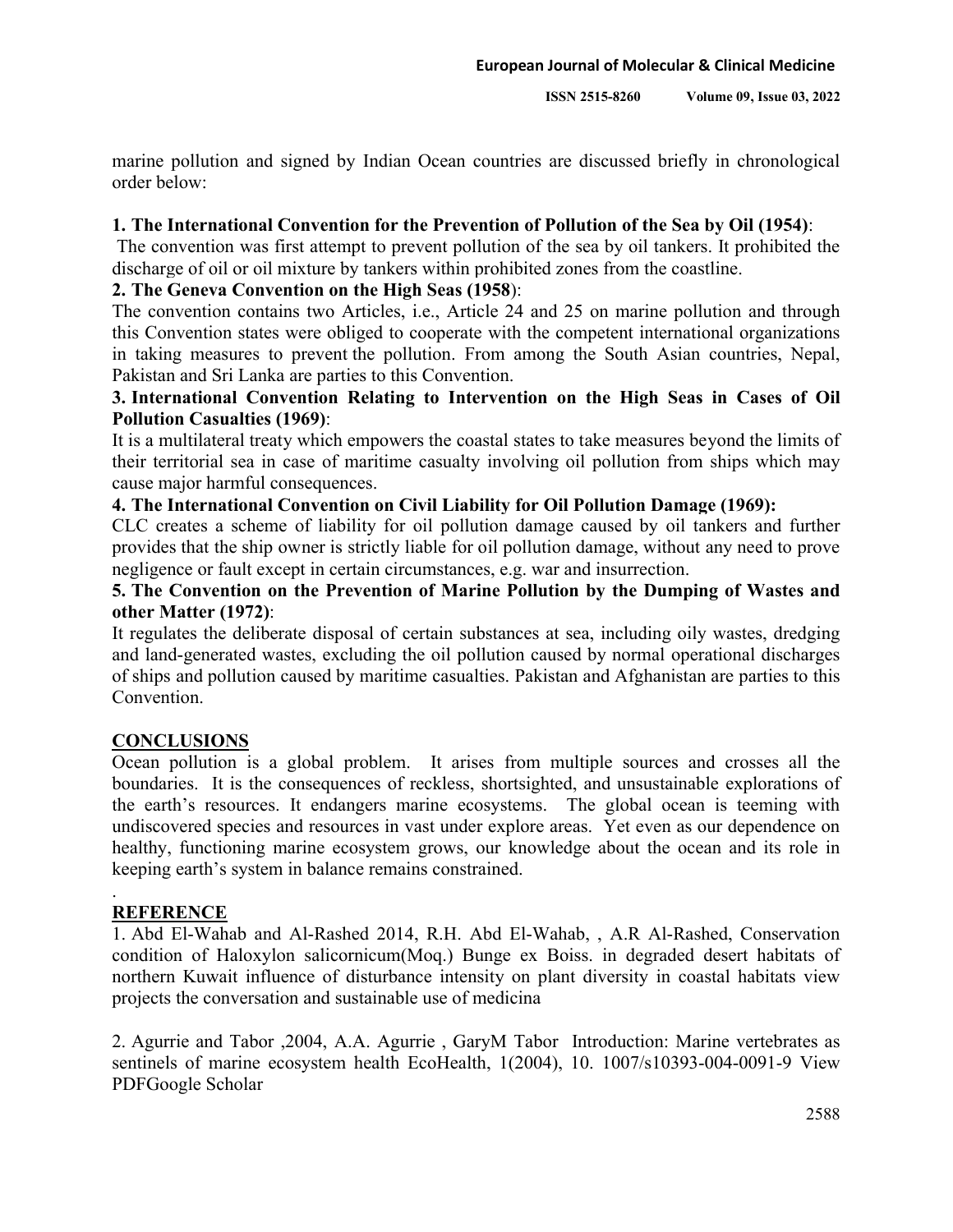3. Ahlgren et al., 2017 J. Ahlgren, A. Grimvall, A. Omstedt, C. Rolff, J. Wikner Temperature, DOC level and basin interactions explain the declining oxygen concentrations in the Bothinan Sea

4. Burkill, P. H., Mantoura, F. C. and Owens, N. J. P., Biogeochemical cycling in the northwestern Indian Ocean: A brief overview. *DeepSea Res. II*, 1993, **40**, 643–649.

5. Dietrich, G. 1963 *General Oceanography,* Interscience, New York, 588 pp.

6. Dietrich, G. 1973 The unique situation in the environment of the Indian Ocean, In: *The Biology of the Indian Ocean,* editor B. Zeitzchel, Springer, Verlag, Berlin 1-6.

7. Goes, J. *et al*., Warming of the Eurasian land mass is making the Arabian Sea more productive. *Science*, 2005, **308**, 545–547.

8. Gregg, W. W. *et al*., Ocean primary production and climate: Global decadal changes, *Geophys. Res. Lett.*, 2002, **30**, 15, doi: 10.1029/ 2003GLO16889

9. Int. J. Curr Microbiol. App. Sci., 3(2014) pp. 310-325 View record in ScopusGoogle Scholar

10. Johnston, R. ( 1976) *Marine Pollution,* Academic Press, London, 729 PP

11. Karl, B., Seasonality of phytoplankton chlorophyll in the central and northern Arabian Sea. *Deep-Sea Res.*, 1987, **34**, 713–723.

12. Madhupratap, M. *et al*., Mechanism of the biological response to winter cooling in the Northeastern Arabian Sea. *Nature*, 1996, **386**, 549–552.

13. Morrison, J. M. *et al*., The oxygen minimum zone in the Arabian Sea during 1995. *Deep-Sea Res. II*, 1999, **46**, 1903–1931

14. Nair, R. R. *et al*., Increased particle flux to the deep ocean related to monsoon. *Nature*, 1989, **338**, 749–751.

15. Naqvi, S. W. A. *et al*., Increased marine production of N2O due to intensifying anoxia on the Indian continental shelf. *Nature*, 2000, **408**, 346–349.

16. Platt, T. and Sathyendranath, S., Oceanic primary production: Estimation by remote sensing at local and regional scales. *Science*, 1988, **241**, 1613–1620.

17. Sanjeev Kumar, Biogeochemistry of nitrogen isotopes in northern Indian Ocean. Ph D thesis, M.S. University, Vadodara, 2005